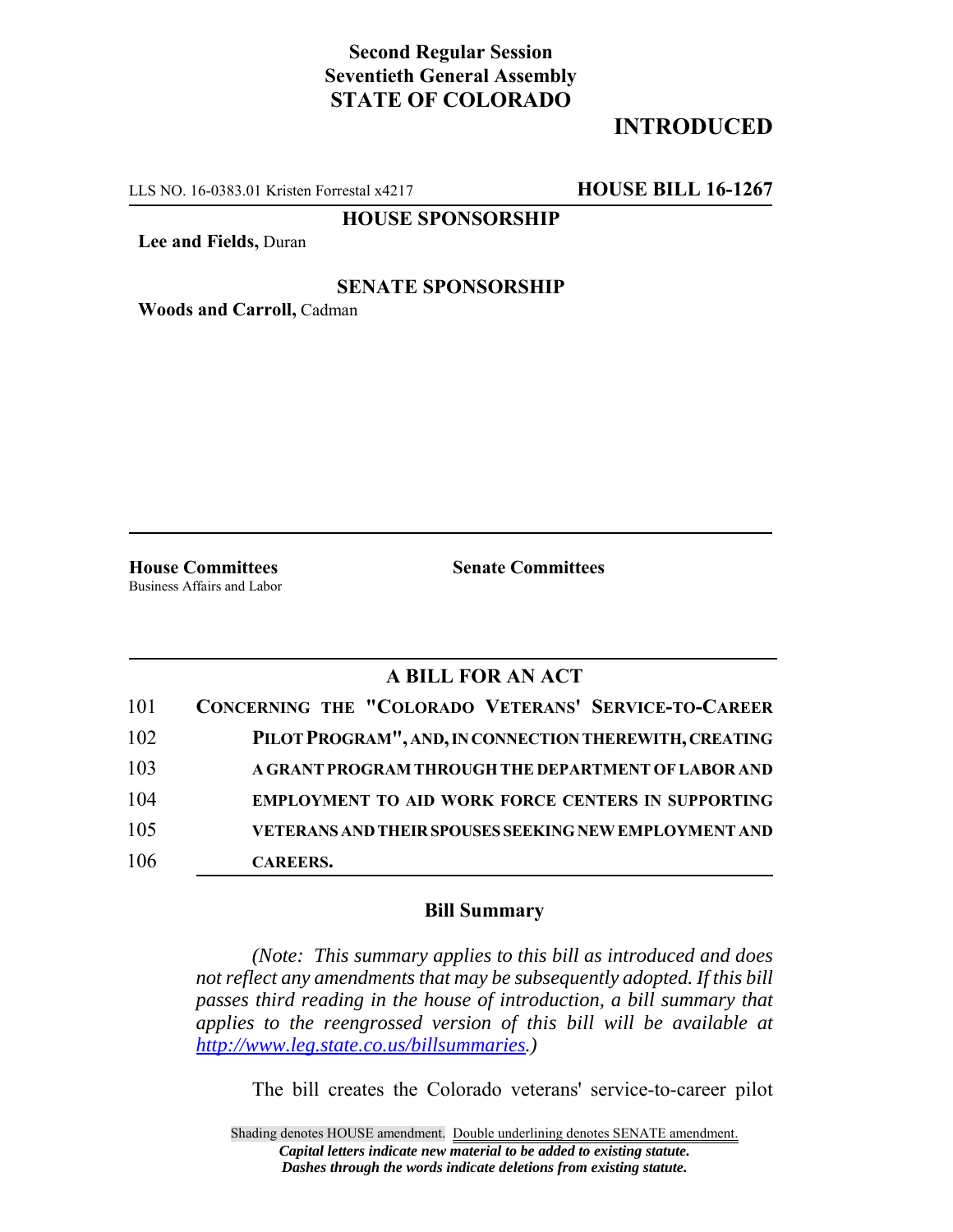program (program) for the purpose of enhancing work force center services that are not available under federal law. The department of labor and employment will select one or more work force centers to contract with a nonprofit agency to administer the program. Work force centers selected by the department and the nonprofit agency shall develop and expand programs to provide work force development-related services specifically tailored to the unique needs and talents of veterans, spouses, and other eligible participants. The services provided by the program may include:

- ! Skills training;
- ! Opportunities for apprenticeship placements;
- ! Opportunities for internship placements;
- ! Opportunities for work placements with businesses or other organizations; and
- ! Support services.

The department shall develop a grant program so that work force centers may apply for money to administer the program. Money for the internships and apprenticeships may come from the employer, federal money, and grant money though the general fund. The bill outlines specific requirements that work force centers must meet in order to apply to the grant program.

| $\mathbf{1}$   | Be it enacted by the General Assembly of the State of Colorado:       |
|----------------|-----------------------------------------------------------------------|
| 2              | <b>SECTION 1.</b> In Colorado Revised Statutes, add part 2 to article |
| 3              | 14.3 of title 8 as follows:                                           |
| $\overline{4}$ | PART <sub>2</sub>                                                     |
| 5              | COLORADO VETERANS' SERVICE-TO-CAREER                                  |
| 6              | PILOT PROGRAM                                                         |
| 7              | 8-14.3-201. Short title. THE SHORT TITLE OF THIS PART 2 IS THE        |
| 8              | "COLORADO VETERANS' SERVICE-TO-CAREER PILOT PROGRAM".                 |
| 9              | 8-14.3-202. Definitions. AS USED IN THIS PART 2, UNLESS THE           |
| 10             | <b>CONTEXT OTHERWISE REQUIRES:</b>                                    |
| 11             | (1) "ACT" MEANS THE "WORKFORCE INNOVATION AND                         |
| 12             | OPPORTUNITY ACT", PUB.L. 113-128.                                     |
| 13             | "APPRENTICESHIP" MEANS AN APPRENTICESHIP TRAINING<br>(2)              |
|                |                                                                       |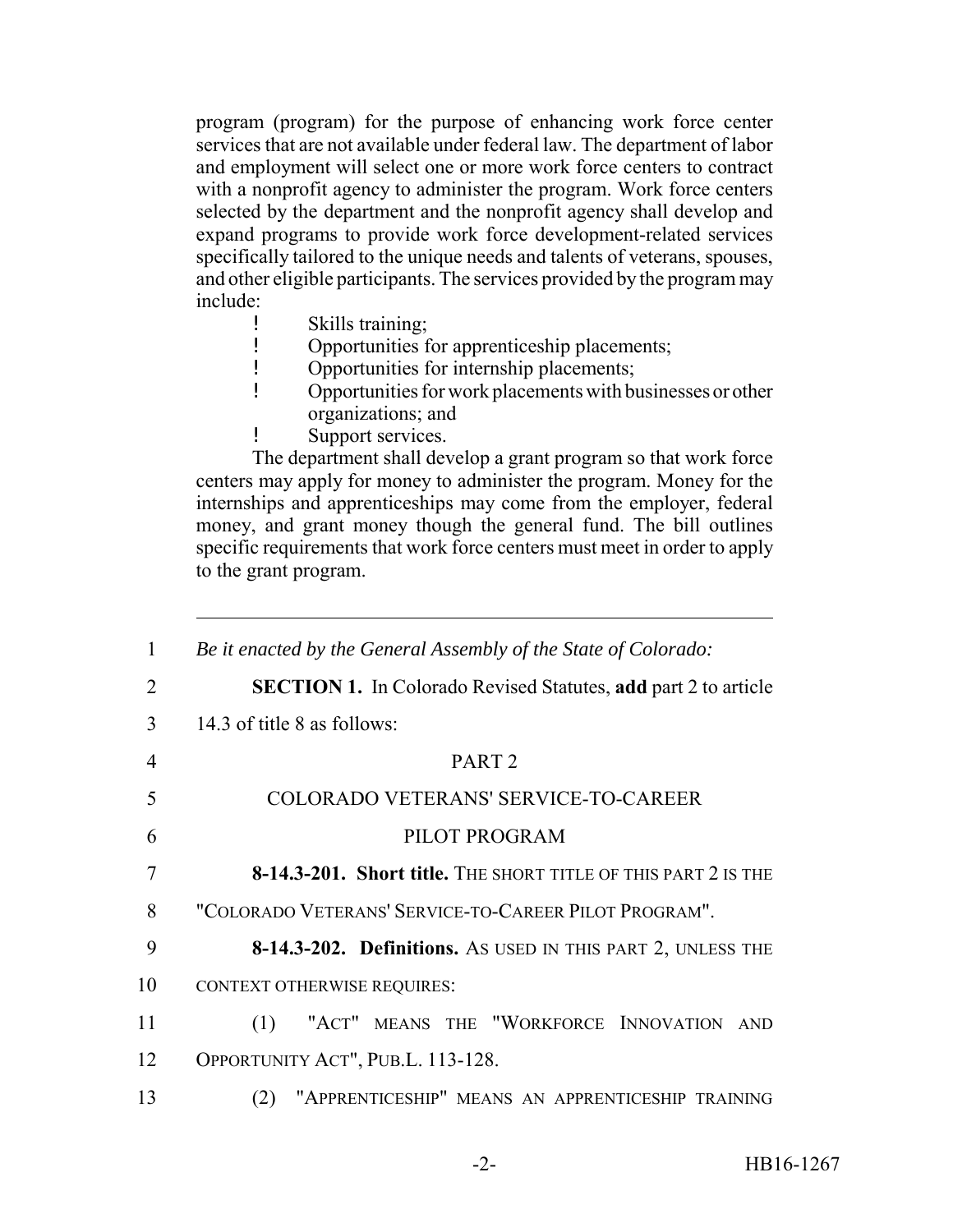PROGRAM REGISTERED WITH THE UNITED STATES DEPARTMENT OF LABOR OFFICE OF APPRENTICESHIP TRAINING.

 (3) "DEPARTMENT" MEANS THE DEPARTMENT OF LABOR AND EMPLOYMENT.

(4) "ELIGIBLE PARTICIPANT" MEANS:

 (a) A VETERAN'S DEPENDENT CHILD WHO IS TWENTY-SIX YEARS OF 7 AGE OR YOUNGER AND LIVES IN THE HOME OF THE VETERAN; AND

 (b) A VETERAN'S CAREGIVER WHO IS EIGHTEEN YEARS OF AGE OR OLDER AND HAS SIGNIFICANT RESPONSIBILITY FOR MANAGING THE WELL-BEING OF AN INJURED VETERAN.

 (5) "INTEGRATED SERVICE AND SUPPORT CENTER" MEANS A NONPROFIT CENTER THAT IS AFFILIATED WITH A WORK FORCE CENTER AND VETERANS SERVICE OFFICERS OR PROVIDES FINANCIAL CLASSES OR HOUSES A SMALL BUSINESS DEVELOPMENT CENTER.

 (6) "PROGRAM" MEANS THE COLORADO VETERANS' SERVICE TO CAREER PILOT PROGRAM THAT IS DESIGNED TO ENHANCE WORK FORCE CENTER SERVICES THAT ARE NOT AVAILABLE UNDER THE ACT.

 (7) "SPOUSE" MEANS A VETERAN'S CURRENT SPOUSE OR FORMER SPOUSE WHO IS CURRENTLY ELIGIBLE FOR VETERANS BENEFITS.

 (8) "VETERAN" MEANS A VETERAN WHO HAS NOT BEEN DISHONORABLY DISCHARGED, INCLUDING PERSONS SERVING IN THE NATIONAL GUARD OR AS A RESERVIST WHO SERVED LESS THAN ONE 23 HUNDRED EIGHTY ACTIVE DUTY DAYS.

 (9) "WORK FORCE CENTER" MEANS A WORK FORCE CENTER CREATED BY A WORK FORCE INVESTMENT BOARD PURSUANT TO THE "COLORADO WORK FORCE INVESTMENT ACT", PART 2 OF ARTICLE 83 OF THIS TITLE.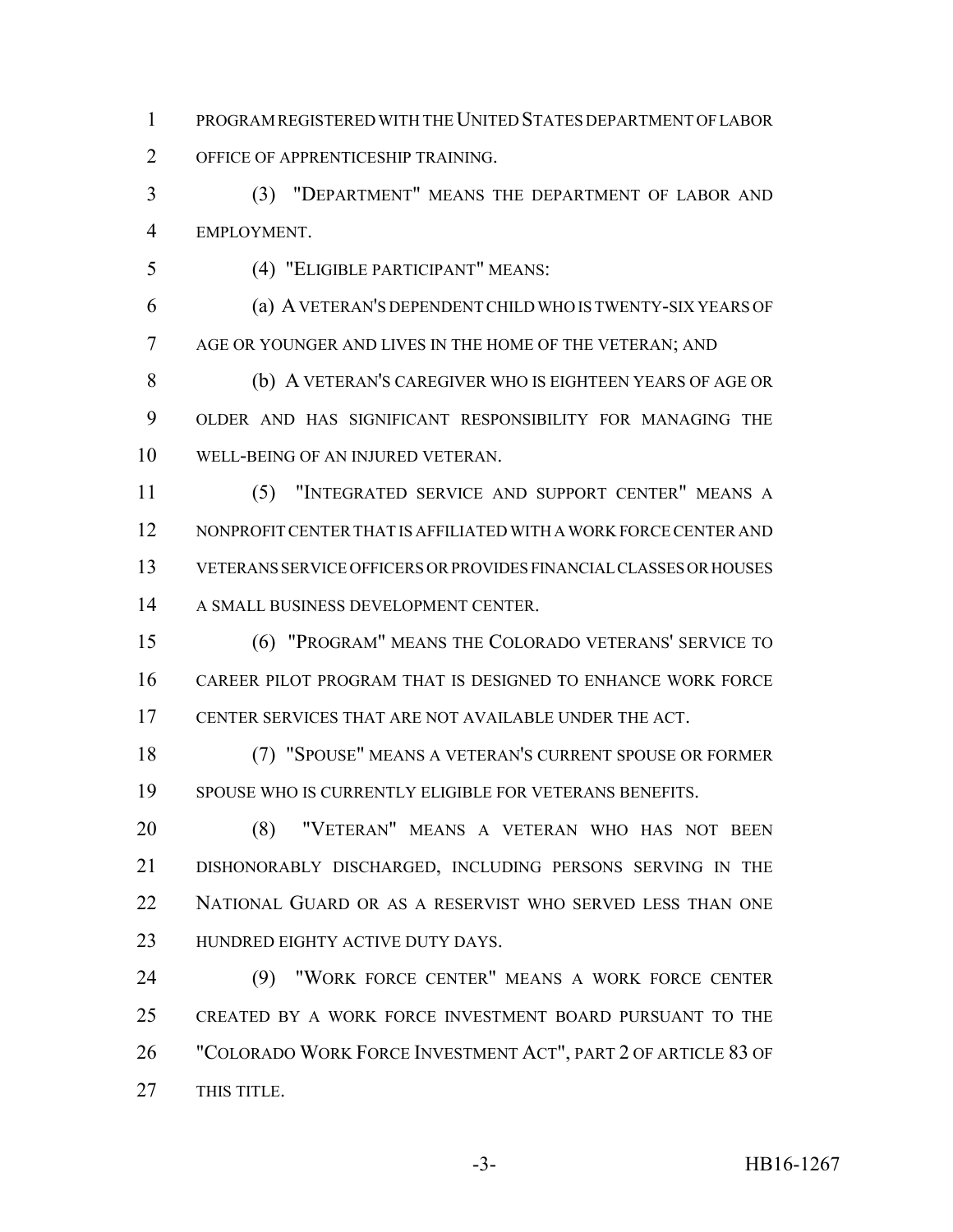**8-14.3-203. Colorado veterans' service to career pilot program.** (1) ONE OR MORE WORK FORCE CENTERS SELECTED BY THE DEPARTMENT PURSUANT TO THE GRANT PROGRAM DEVELOPED BY THE DEPARTMENT IN SUBSECTION (4) OF THIS SECTION SHALL CONTRACT WITH A NONPROFIT AGENCY TO ADMINISTER THE PROGRAM. WORK FORCE CENTERS SELECTED BY THE DEPARTMENT AND THE NONPROFIT AGENCY SHALL DEVELOP AND EXPAND PROGRAMS TO PROVIDE WORK FORCE DEVELOPMENT-RELATED SERVICES SPECIFICALLY TAILORED TO THE UNIQUE NEEDS AND TALENTS OF VETERANS, SPOUSES, AND ELIGIBLE PARTICIPANTS. THE SERVICES MAY INCLUDE:

(a) SKILLS TRAINING;

 (b) OPPORTUNITIES FOR APPRENTICESHIP PLACEMENTS, INCLUDING AN APPRENTICESHIP THAT ALLOWS FOR DIRECT ENTRY OF VETERANS PURSUANT TO 38 U.S.C. SEC. 4104A;

 (c) OPPORTUNITIES FOR INTERNSHIP PLACEMENTS FOR A SPECIFIED AND LIMITED TIME PERIOD AS LONG AS THE TASKS PERFORMED BY THE INTERN DO NOT REPLACE THE TASKS CURRENTLY PERFORMED BY A PAID CONTRACTOR OR EMPLOYEE;

 (d) OPPORTUNITIES FOR WORK PLACEMENTS WITH BUSINESSES OR OTHER ORGANIZATIONS; AND

(e) SUPPORT SERVICES, AS NEEDED.

 (2) (a) IF AN INTERNSHIP, AS ALLOWABLE UNDER THE ACT, IS NOT FULLY FUNDED BY THE EMPLOYER, THE EMPLOYER AND THE WORK FORCE CENTER SHALL SHARE THE COST OF THE HOURLY WAGE OR STIPEND FOR THE VETERAN, SPOUSE, OR ELIGIBLE PARTICIPANT, AS DETERMINED BY THE WORK FORCE CENTER AND AS PERMITTED UNDER STATE AND FEDERAL LAW.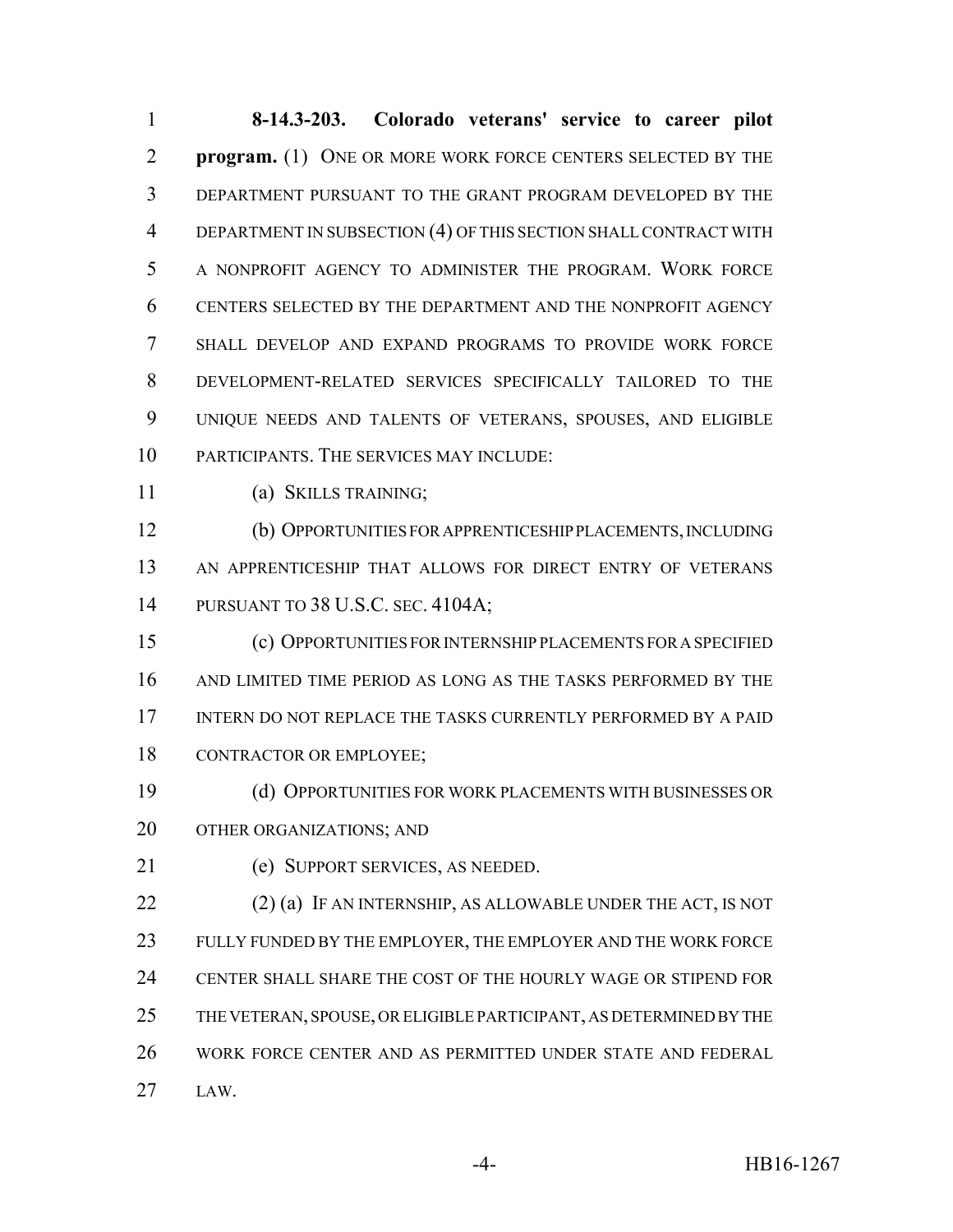(b) IF A VETERAN, SPOUSE, OR ELIGIBLE PARTICIPANT IS ELIGIBLE FOR FUNDING THROUGH THE ACT, THIS FUNDING MUST BE USED FIRST. IF FUNDING IS NOT AVAILABLE OR IS LIMITED UNDER THE ACT, THE VETERAN, SPOUSE, OR ELIGIBLE PARTICIPANT MAY USE PROGRAM FUNDING.

- (3) THE WORK FORCE CENTERS SELECTED BY THE DEPARTMENT AND THE NONPROFIT AGENCY ARE ENCOURAGED TO ADDITIONALLY PROVIDE SERVICES THAT INCLUDE:
- (a) JOB FAIRS;

(b) MENTORSHIP OPPORTUNITIES WITH PROFESSIONALS;

(c) PROFESSIONAL AND INDUSTRY-SPECIFIC SEMINARS;

(d) CAREER AND PROFESSIONAL COUNSELING; AND

 (e) COUNSELING ON EDUCATIONAL AND SKILLS TRAINING OPPORTUNITIES AVAILABLE TO VETERANS, SPOUSES, AND ELIGIBLE PARTICIPANTS.

 (4) THE DEPARTMENT SHALL DEVELOP A GRANT PROGRAM SO THAT WORK FORCE CENTERS MAY APPLY FOR MONEY TO ADMINISTER THE PROGRAM. EACH WORK FORCE CENTER THAT WISHES TO ADMINISTER THE GRANT PROGRAM MUST SUBMIT A GRANT APPLICATION THAT:

 (a) DESCRIBES THE CURRENT SERVICES THAT THE WORK FORCE CENTER OFFERS;

 (b) STATES HOW THE GRANT MONEY WOULD ENABLE THE WORK FORCE CENTER TO EXPAND ITS SERVICES FOR THE PURPOSES OF THE PROGRAM;

**(c)** DESCRIBES BUSINESSES OR OTHER ORGANIZATIONS IT IS PARTNERING WITH TO PROVIDE THE NECESSARY SERVICES; AND

26 (d) ANY OTHER REQUIREMENTS DEEMED NECESSARY BY THE DEPARTMENT.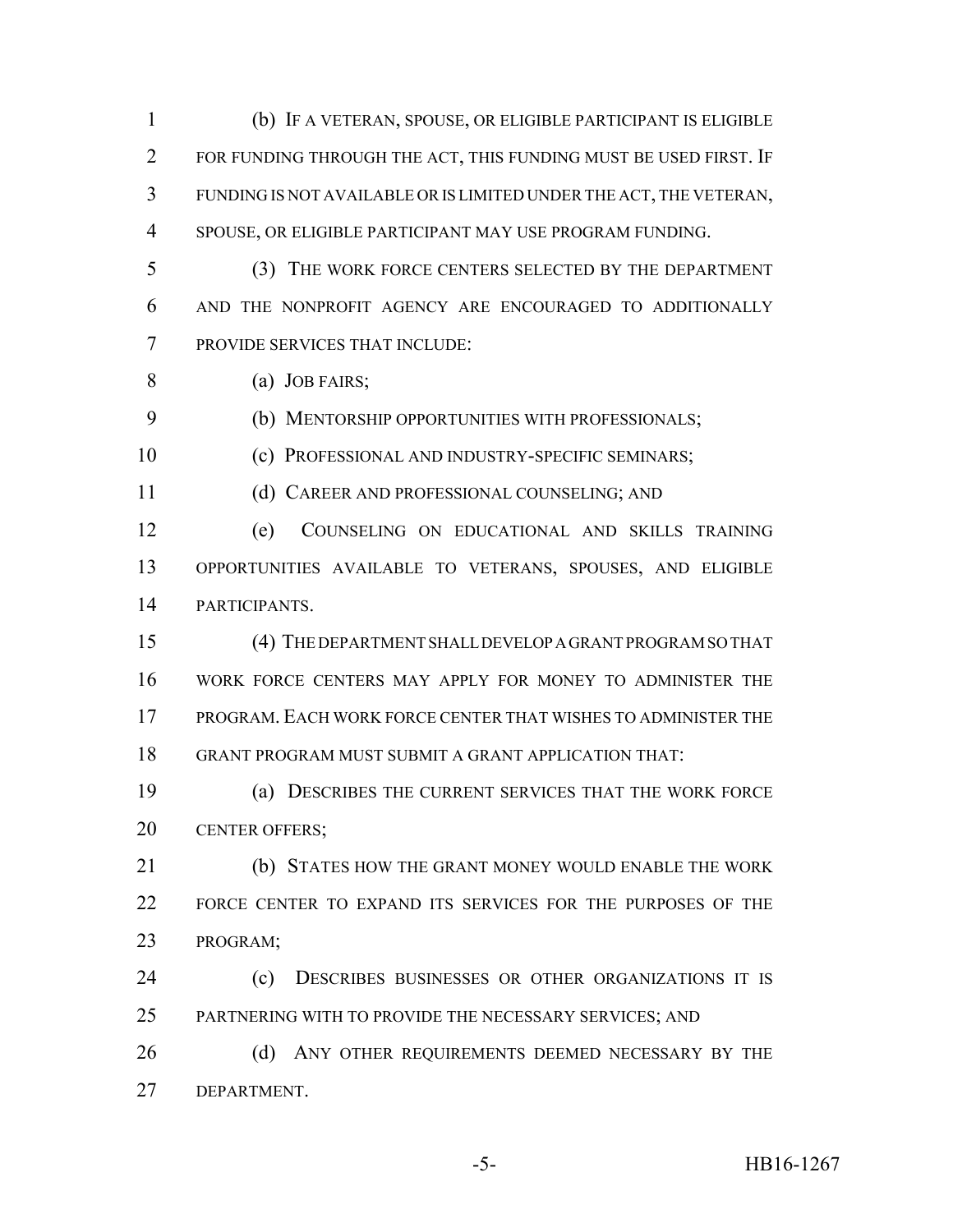(5) IN SELECTING WORK FORCE CENTERS TO ADMINISTER THE PROGRAM, THE DEPARTMENT SHALL GIVE PREFERENCE TO A WORK FORCE CENTER THAT:

 (a) PARTNERS WITH A NONPROFIT AGENCY THAT IS AN INTEGRATED SERVICE AND SUPPORT CENTER FOR VETERANS AND THEIR FAMILIES;

 (b) IS LOCATED IN A COMMUNITY WITH LARGE MILITARY INSTALLATIONS IN ORDER TO SERVE THE HIGHEST NUMBER OF VETERANS; (c) HAS EXISTING PROGRAMS OR PARTNERSHIPS WITH BUSINESSES OR ORGANIZATIONS IN THE COMMUNITY TO PROVIDE SERVICES 11 APPROPRIATE TO THE PROGRAM; AND

 (d) HAS THE CAPACITY TO PROVIDE A WIDE RANGE OF WORK FORCE DEVELOPMENT-RELATED SERVICES TAILORED TO THE UNIQUE NEEDS OF VETERANS, SPOUSES, AND ELIGIBLE PARTICIPANTS.

 (6) EACH WORK FORCE CENTER CHOSEN TO RECEIVE A GRANT SHALL USE THE MONEY FOR DIRECT SERVICES TO VETERANS, SPOUSES, AND ELIGIBLE PARTICIPANTS. EACH WORK FORCE CENTER CHOSEN TO RECEIVE A GRANT SHALL REPORT ON THE SERVICES OFFERED; VETERAN, SPOUSE, AND ELIGIBLE PARTICIPANT PARTICIPATION; THE PROGRAM'S SUCCESS MEASURED THROUGH GAINFUL EMPLOYMENT AND PARTICIPATION IN SKILLS TRAINING OR EDUCATIONAL PROGRAMS OF VETERANS, SPOUSES, 22 AND ELIGIBLE PARTICIPANTS; AND ANY OTHER REQUIREMENTS THAT THE DEPARTMENT DEEMS NECESSARY. THE REPORTS SHALL BE MADE TO THE DEPARTMENT, WHICH SHALL RELAY ALL INFORMATION FROM THE REPORTS ANNUALLY TO THE STATE, VETERANS, AND MILITARY AFFAIRS COMMITTEES OF THE HOUSE OF REPRESENTATIVES AND THE SENATE OR TO THEIR SUCCESSOR COMMITTEES.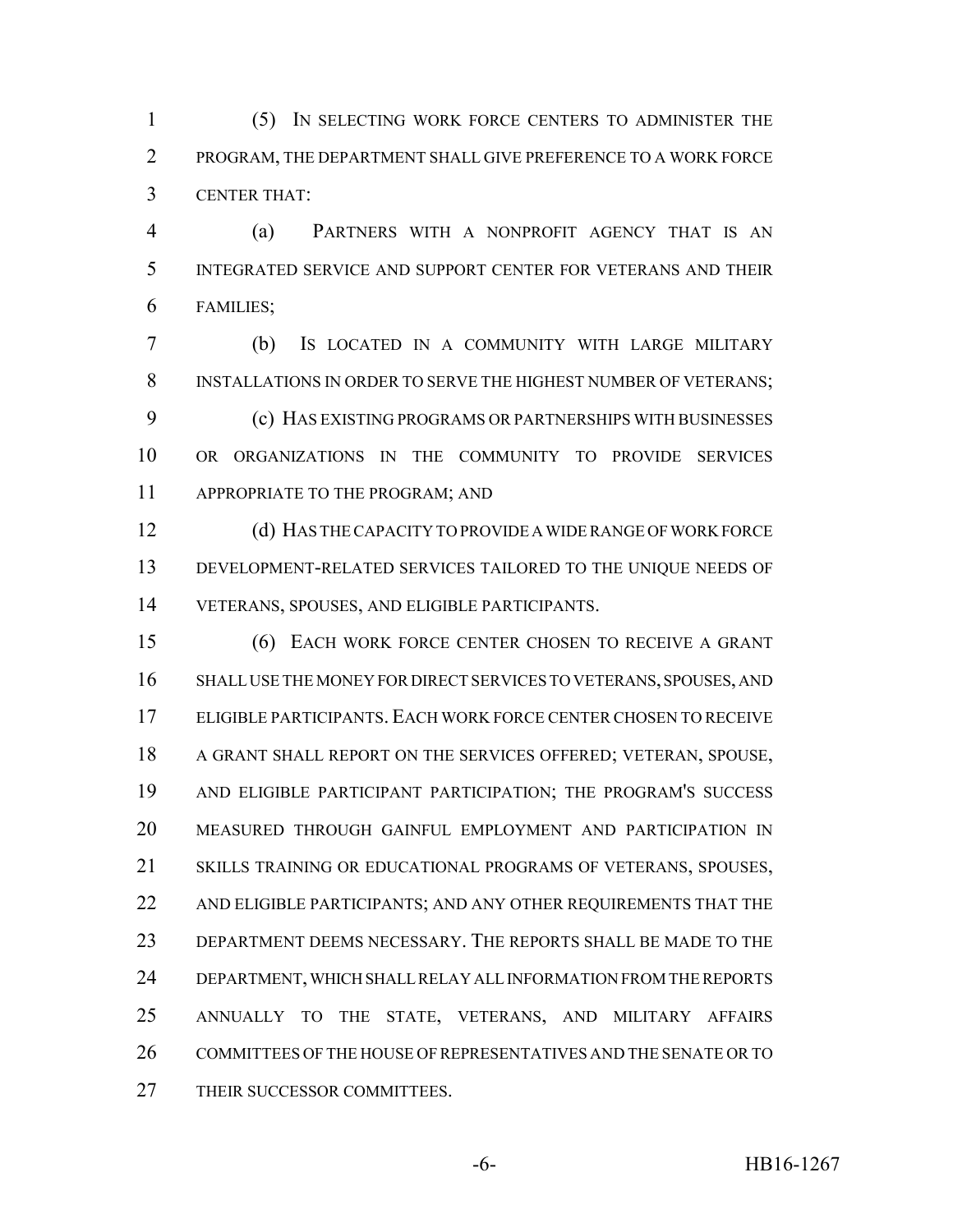**8-14.3-204. Appropriation.** FOR THE FISCAL YEAR BEGINNING ON JULY 1, 2016, THE GENERAL ASSEMBLY SHALL MAKE A ONE-TIME APPROPRIATION OF EIGHT HUNDRED FIFTY THOUSAND DOLLARS FROM THE GENERAL FUND TO THE DEPARTMENT TO BE USED FOR THE PROGRAM.THE DEPARTMENT MAY ALSO USE UP TO FIVE PERCENT OF THE MONEY APPROPRIATED PURSUANT TO THIS SECTION FOR DEVELOPMENT AND ADMINISTRATIVE COSTS INCURRED BY THE DEPARTMENT PURSUANT TO THIS SECTION. UP TO SEVEN PERCENT OF THE MONEY MAY ALSO BE USED BY THE WORK FORCE CENTER FOR ADMINISTRATIVE COSTS INCURRED BY THE WORK FORCE CENTER AND THE NONPROFIT AGENCY TO IMPLEMENT AND OPERATE THE PROGRAM. ANY UNEXPENDED AND UNENCUMBERED MONEY FROM AN APPROPRIATION MADE PURSUANT TO THIS SECTION REMAINS AVAILABLE FOR EXPENDITURE BY THE DEPARTMENT FOR THE PROGRAM IN THE NEXT FISCAL YEAR WITHOUT FURTHER APPROPRIATION. **8-14.3-205. Repeal of part.** THIS PART 2 IS REPEALED, EFFECTIVE JANUARY 1, 2019. **SECTION 2.** In Colorado Revised Statutes, 8-14.3-101, **amend** the introductory portion as follows: **8-14.3-101. Definitions.** As used in this article PART 1, unless the context otherwise requires: **SECTION 3.** In Colorado Revised Statutes, **amend** 8-14.3-103 as follows: **8-14.3-103. Repeal of article.** This article PART 1 is repealed, effective January 1, 2018. **SECTION 4. Act subject to petition - effective date.** This act takes effect at 12:01 a.m. on the day following the expiration of the ninety-day period after final adjournment of the general assembly (August

-7- HB16-1267